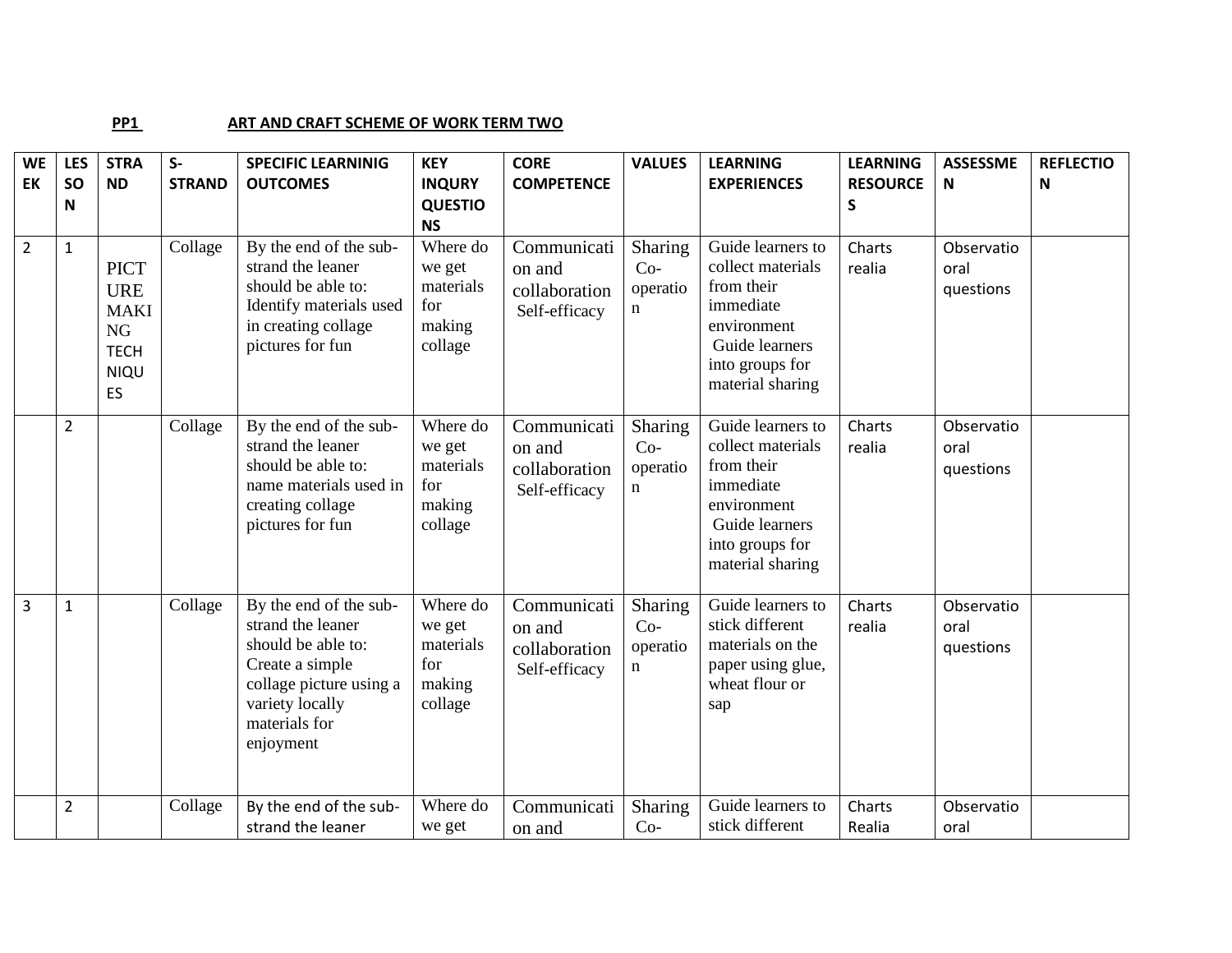|                |                |                                        |                                             | should be able to<br>Create a simple<br>collage picture using a<br>variety locally<br>materials for<br>enjoyment                                  | materials<br>for<br>making<br>collage                       | collaboration<br>Self-efficacy                                             | operatio<br>$\mathbf n$           | materials on the<br>paper using glue,<br>wheat flour or<br>sap       |                  | questions                       |  |
|----------------|----------------|----------------------------------------|---------------------------------------------|---------------------------------------------------------------------------------------------------------------------------------------------------|-------------------------------------------------------------|----------------------------------------------------------------------------|-----------------------------------|----------------------------------------------------------------------|------------------|---------------------------------|--|
| $\overline{4}$ | $1 - 2$        |                                        | Collage                                     | By the end of the sub-<br>strand the leaner<br>should be able to<br>Appreciate their own<br>and others work                                       | Where do<br>we get<br>materials<br>for<br>making<br>collage | Communicati<br>on and<br>collaboration<br>Self-efficacy                    | Sharing<br>$Co-$<br>operatio<br>n | ensure learners<br>observe safety<br>when using<br>collage materials | Charts<br>realia | Observatio<br>oral<br>questions |  |
| 5              | $\mathbf{1}$   | <b>MOD</b><br><b>ELLI</b><br><b>NG</b> | Modelin<br>g using<br>ball<br>techniqu<br>e | By the end of the sub-<br>strand the leaner<br>should be able to<br>Identify materials for<br>modeling objects for<br>familiarization             | What do<br>you like<br>modeling                             | Creativity<br>and<br>imagination<br>Communicatio<br>n and<br>collaboration | Sharing<br>$Co-$<br>operatio<br>n | Guide learners<br>identify materials<br>for modeling                 | Charts<br>realia | Observatio<br>oral<br>questions |  |
|                | $\overline{2}$ |                                        | Modelin<br>g using<br>ball<br>techniqu<br>e | By the end of the sub-<br>strand the leaner<br>should be able to<br>Model simple objects<br>using ball technique<br>for fine motor<br>development | What do<br>you like<br>modeling                             | Creativity<br>and<br>imagination<br>Communicatio<br>n and<br>collaboration | Sharing<br>$Co-$<br>operatio<br>n | Guide learners<br>identify materials<br>for modeling                 | Charts<br>realia | Observatio<br>oral<br>questions |  |
| 6              | $\mathbf{1}$   |                                        | Modelin<br>g using<br>ball<br>techniqu      | By the end of the sub-<br>strand the leaner<br>should be able to<br>Model freely for fun                                                          | What do<br>you like<br>modeling                             | Creativity<br>and<br>imagination                                           | Sharing<br>$Co-$<br>operatio<br>n | Guide learners to<br>use clay,<br>plasticine/paper<br>machier, for   | Charts<br>realia | Observatio<br>oral<br>questions |  |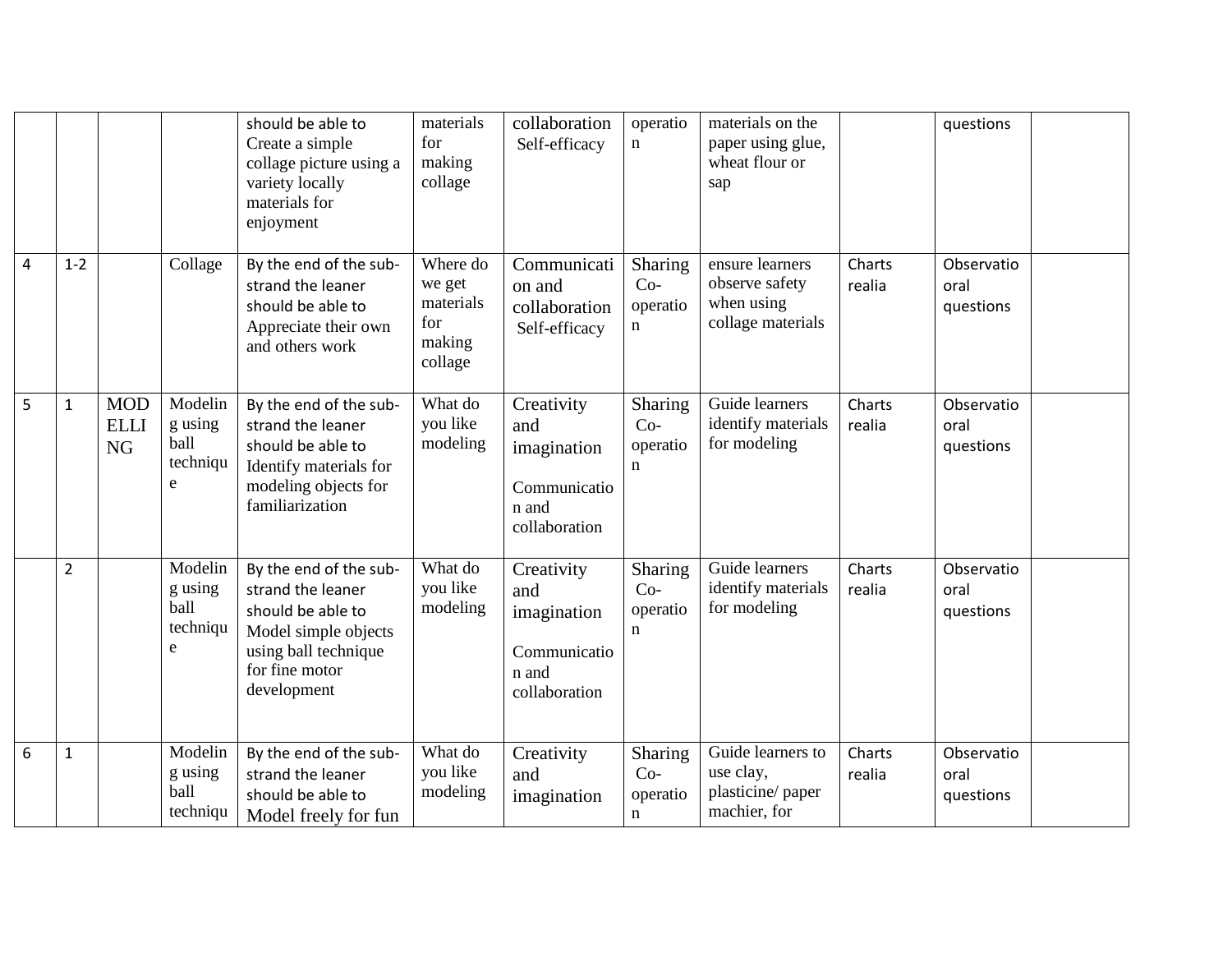|                |                | e                                                  |                                                                                                                                                  |                                 | Communicatio<br>n and<br>collaboration                                     |                                              | modeling                                                                        |                  |                                 |  |
|----------------|----------------|----------------------------------------------------|--------------------------------------------------------------------------------------------------------------------------------------------------|---------------------------------|----------------------------------------------------------------------------|----------------------------------------------|---------------------------------------------------------------------------------|------------------|---------------------------------|--|
|                | $\overline{2}$ | Modelin<br>g using<br><b>ball</b><br>techniqu<br>e | By the end of the sub-<br>strand the leaner<br>should be able to<br>Display finished<br>objects for<br>appreciating own and<br>others work       | What do<br>you like<br>modeling | Creativity<br>and<br>imagination<br>Communicatio<br>n and<br>collaboration | Sharing<br>$Co-$<br>operatio<br>n            | Learners display,<br>appreciate own<br>and others work                          | Charts<br>realia | Observatio<br>oral<br>questions |  |
| $\overline{7}$ | $\mathbf{1}$   | Modelin<br>g using<br>slab<br>techniqu<br>e        | By the end of the sub-<br>strand the leaner<br>should be able to<br>Model simple objects<br>using slab technique<br>for fine motor<br>developmen | How do<br>you<br>model?         | Communicati<br>on and<br>collaboration<br>Self-efficacy                    | Sharing<br>$Co-$<br>operatio<br>n<br>Respect | Guide learners to<br>use clay,<br>plasticine/ paper<br>machier, for<br>modeling | Charts<br>realia | Observatio<br>oral<br>questions |  |
|                | $\overline{2}$ | Modelin<br>g using<br>slab<br>techniqu<br>e        | By the end of the sub-<br>strand the leaner<br>should be able to<br>Model simple objects<br>using slab technique<br>for fine motor<br>developmen | How do<br>you<br>model?         | Communicati<br>on and<br>collaboration<br>Self-efficacy                    | Sharing<br>$Co-$<br>operatio<br>n<br>Respect | Guide learners to<br>use clay,<br>plasticine/paper<br>machier, for<br>modeling  | Charts<br>realia | Observatio<br>oral<br>questions |  |
| 8              | $\mathbf{1}$   | Modelin<br>g using<br>slab<br>techniqu<br>e        | By the end of the sub-<br>strand the leaner<br>should be able to<br>Model freely for fun                                                         | How do<br>you<br>model?         | Communicati<br>on and<br>collaboration<br>Self-efficacy                    | Sharing<br>$Co-$<br>operatio<br>n<br>Respect | Guide learners to<br>use clay,<br>plasticine/ paper<br>machier, for<br>modeling | Charts<br>realia | Observatio<br>oral<br>questions |  |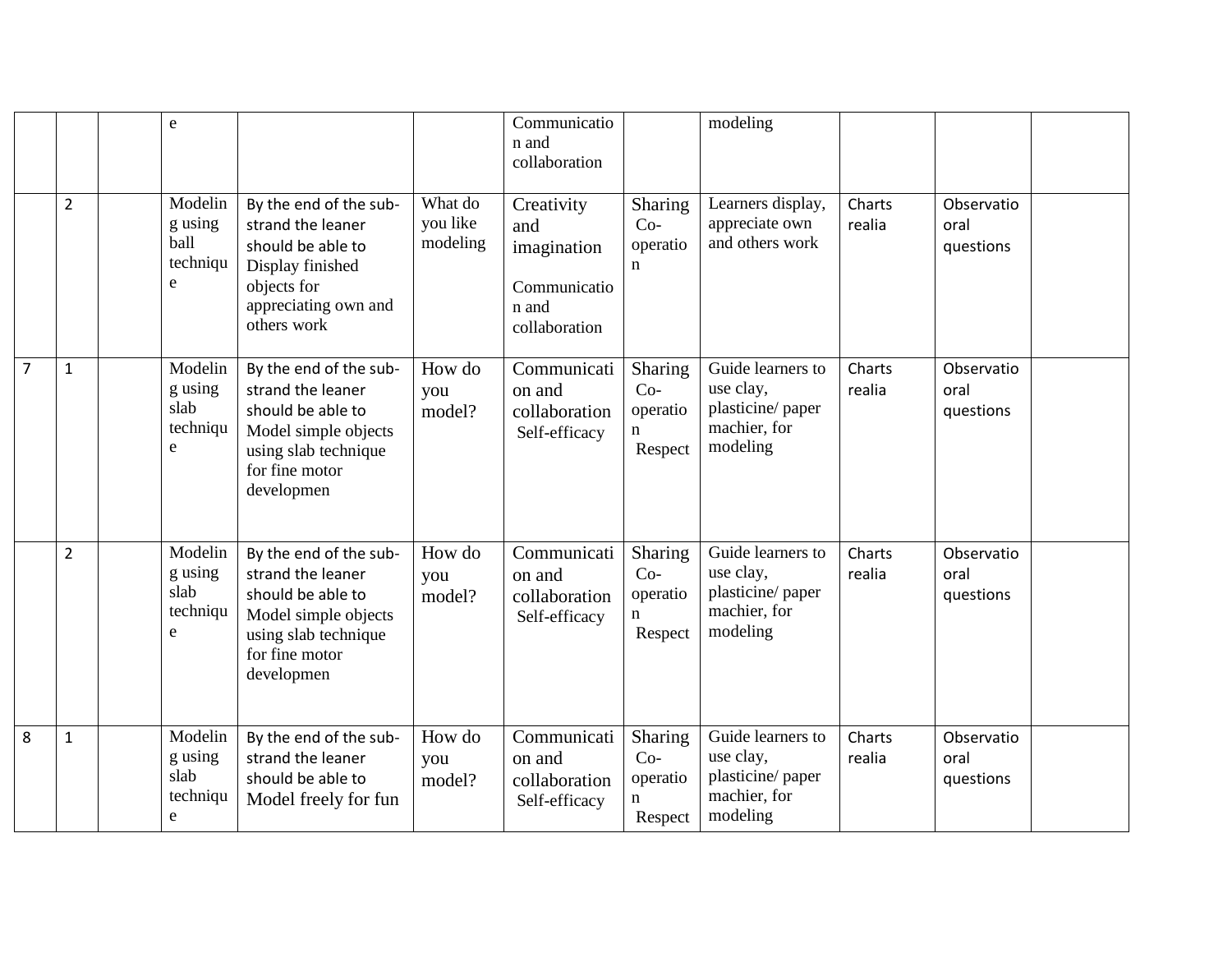|    | $\overline{2}$ |                                      | Modelin<br>g using<br>slab<br>techniqu<br>e                                                                                                                                                                                                                                                                                                                                                                                              | By the end of the sub-<br>strand the leaner<br>should be able to<br>Display finished<br>objects for<br>appreciation of own<br>and others work | How do<br>you<br>model?                  | Communicati<br>on and<br>collaboration<br>Self-efficacy | Sharing<br>$Co-$<br>operatio<br>n<br>Respect           | Learners display,<br>appreciate own<br>and others work                 | Charts<br>realia | Observatio<br>oral<br>questions |  |
|----|----------------|--------------------------------------|------------------------------------------------------------------------------------------------------------------------------------------------------------------------------------------------------------------------------------------------------------------------------------------------------------------------------------------------------------------------------------------------------------------------------------------|-----------------------------------------------------------------------------------------------------------------------------------------------|------------------------------------------|---------------------------------------------------------|--------------------------------------------------------|------------------------------------------------------------------------|------------------|---------------------------------|--|
| 9  | $\mathbf{1}$   | <b>PAPE</b><br>R<br><b>CRAF</b><br>T | Weavin<br>g                                                                                                                                                                                                                                                                                                                                                                                                                              | By the end of the sub-<br>strand the leaner<br>should be able to<br>Identify materials for<br>weaving for<br>familiarization                  | Which<br>item do<br>you enjoy<br>weaving | Communicati<br>on and<br>collaboration<br>Self-efficacy | Sharing<br>$Co-$<br>operatio<br>$\mathbf n$<br>Respect | Guide learners to<br>learners identify<br>weaving<br>materials.        | Charts<br>realia | Observatio<br>oral<br>questions |  |
|    | $\overline{2}$ |                                      | Weavin<br>g                                                                                                                                                                                                                                                                                                                                                                                                                              | By the end of the sub-<br>strand the leaner<br>should be able to<br>name materials for<br>weaving for<br>familiarization                      | Which<br>item do<br>you enjoy<br>weaving | Communicati<br>on and<br>collaboration<br>Self-efficacy | Sharing<br>$Co-$<br>operatio<br>$\mathbf n$<br>Respect | Guide learners to<br>learners nane<br>weaving<br>materials.            | Charts<br>realia | Observatio<br>oral<br>questions |  |
| 10 | $1 - 2$        |                                      | Weavin<br>g                                                                                                                                                                                                                                                                                                                                                                                                                              | By the end of the sub-<br>strand the leaner<br>should be able to<br>Weave using papers<br>for fun                                             | Which<br>item do<br>you enjoy<br>weaving | Communicati<br>on and<br>collaboration<br>Self-efficacy | Sharing<br>$Co-$<br>operatio<br>$\mathbf n$<br>Respect | Learners work in<br>pairs, small<br>groups as they<br>practice weaving | Charts<br>realia | Observatio<br>oral<br>questions |  |
| 11 | $\mathbf{1}$   |                                      | Weavin<br>$\mathbf{g}% _{T}=\mathbf{g}_{T}=\mathbf{g}_{T}=\mathbf{g}_{T}=\mathbf{g}_{T}=\mathbf{g}_{T}=\mathbf{g}_{T}=\mathbf{g}_{T}=\mathbf{g}_{T}=\mathbf{g}_{T}=\mathbf{g}_{T}=\mathbf{g}_{T}=\mathbf{g}_{T}=\mathbf{g}_{T}=\mathbf{g}_{T}=\mathbf{g}_{T}=\mathbf{g}_{T}=\mathbf{g}_{T}=\mathbf{g}_{T}=\mathbf{g}_{T}=\mathbf{g}_{T}=\mathbf{g}_{T}=\mathbf{g}_{T}=\mathbf{g}_{T}=\mathbf{g}_{T}=\mathbf{g}_{T}=\mathbf{g}_{T}=\math$ | By the end of the sub-<br>strand the leaner                                                                                                   | Which<br>item do                         | Communicati<br>on and                                   | Sharing<br>$Co-$                                       | Learners work in<br>pairs, small                                       | Charts<br>realia | Observatio<br>oral              |  |